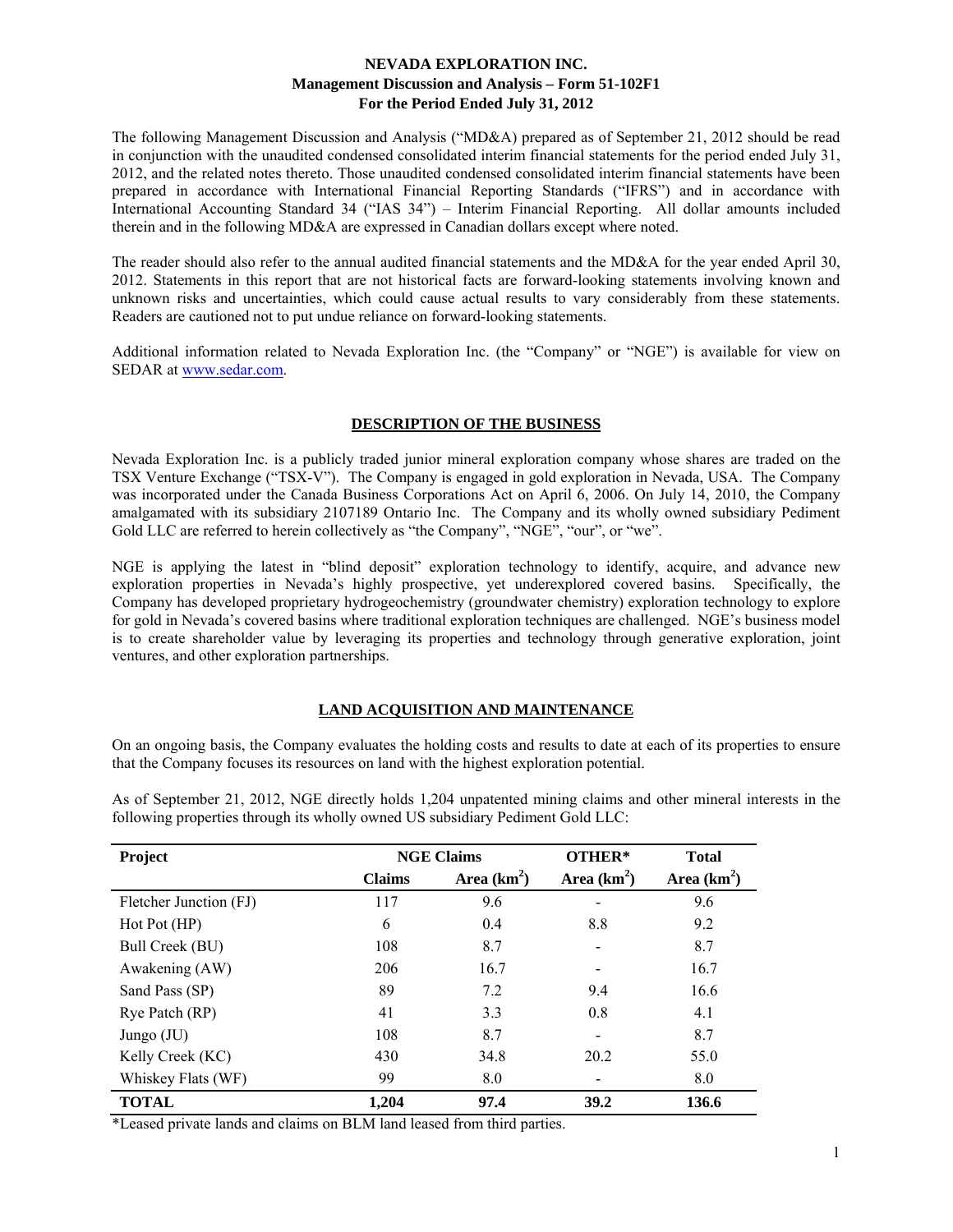#### **EXPLORATION RISK MANAGEMENT STRATEGY**

NGE manages exploration risk by focusing exploration resources in specific, planned stages on each property. If the results from one stage are positive, then NGE allocates funds to the next stage. If at any stage, results are negative, NGE drops the property from further consideration. NGE's staged exploration strategy assures that properties showing positive results move aggressively through the exploration pipeline.

NGE's exploration stages include:

- − Hydrogeochemistry: NGE first uses its proprietary hydroprobe sampling technology to collect regularized hydrogeochemistry samples across areas already shown to be prospective based on samples collected from existing springs and wells. NGE uses the data to develop a computerized hydrogeochemistry model of each target.
- − Acquisition: NGE acquires the mineral rights covering prospective targets showing large areas of highly anomalous hydrogeochemistry. If a target of exploration interest is on BLM land that is open to location (available), NGE locates mineral claims. If a target lies on private land, NGE completes a title review to determine mineral title ownership, and then endeavours to negotiate an agreement with the owner.
- − Soil Geochemistry: NGE completes detailed soil sampling across areas demonstrating prospective hydrogeochemistry to detect the possible vertical migration of gold and trace-elements from the underlying bedrock into the soils above. The use of soil geochemistry allows NGE to confirm the presences of anomalous levels of gold and other trace elements in an additional medium.
- − Gravity Geophysics: NGE uses detailed gravity geophysics to provide valuable information about the depth to bedrock across a property. Gravity data can suggest areas of strong changes in the relief or composition of the underlying bedrock, which can be indicative of underlying fault zones and alteration that often control the location of gold mineralization.
- − Air Magnetics: NGE uses detailed air magnetic geophysics to provide information on the locations and types of rocks, fault zones, and hydrothermal alteration that generally accompany large gold deposits.
- − Seismic Geophysics: NGE uses seismic geophysics, where appropriate, to identify deep-seated, steeply-dipping fault zones that can be projected into the near surface environment. Major, high-angle structures are important since they provide a potential conduit or 'plumbing' system for potential gold-bearing, hydrothermal fluids to access near-surface areas and deposit gold.
- − Drilling: where properties successfully pass through the above exploration stages, NGE uses drilling to test for: (1) shallow bedrock (< 1,000ft beneath the surface); (2) structures or faults in bedrock that may source potential mineralization; (3) bedrock that has been altered by hydrothermal fluids; (4) anomalous concentrations of gold and associated trace-elements in bedrock; and (5) sufficiently sized target to reasonably contain an economic resource. NGE evaluates drilling results based on these criteria to determine whether or not to continue to maintain each property and commit further exploration expenditures towards them.

## **MINERAL EXPLORATION PROPERTIES**

#### *Fletcher Junction (FJ)*

The Fletcher Junction Project is located in Mineral County, Nevada, approximately 30km southwest of Hawthorne, Nevada. The Company has a 100% interest in 117 claims (9.6km<sup>2</sup>) at the Fletcher Junction Project, subject to a 1.25% net smelter return royalty ("NSR") to Royal Gold, Inc.

On December 18, 2008, NGE announced the completion of a Phase I RC drill program at Fletcher Junction, and presented the detailed results that demonstrate how NGE used its hydrogeochemistry exploration technology to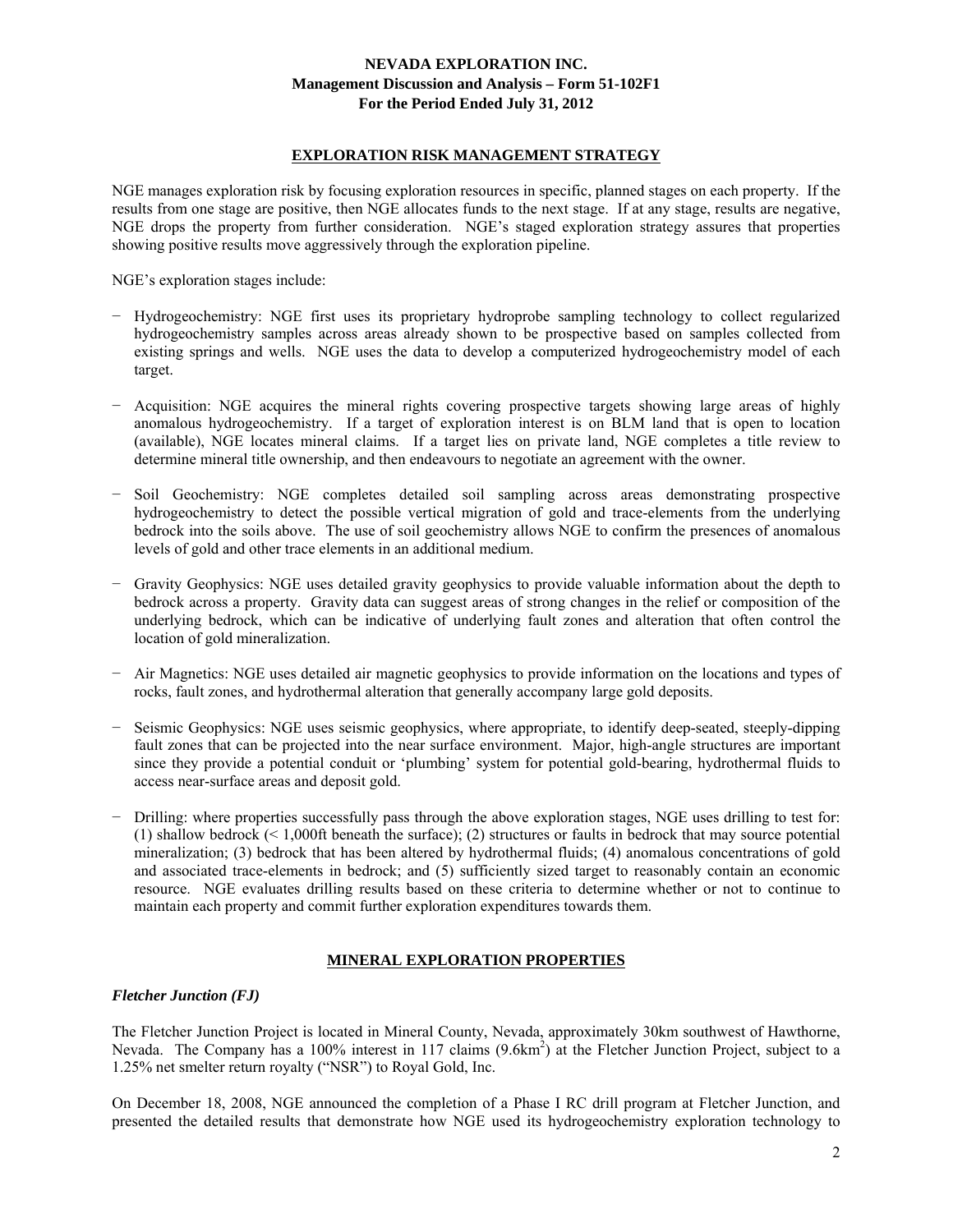discover a new, gold-bearing hydrothermal system in an otherwise blind, covered bedrock setting. Nine widespaced drill holes were completed to target depth, and all nine encountered altered bedrock that contained geochemically anomalous gold and gold-associated trace elements, as well as anomalous gold and trace-element hydrogeochemistry. The bedrock, alteration, and the suite of gold-associated trace elements found at Fletcher Junction are similar to those found at the nearby Aurora mining district, noted for historic, high grade underground production.

While significant intervals of potentially ore grade mineralization were not encountered in the Phase I drilling, management believes that the results at Fletcher Junction are substantive in that they demonstrate how NGE has used its unique and proprietary hydrogeochemistry exploration technique to discover a new gold-bearing, hydrothermal system in a covered bedrock setting. The results to date at Fletcher Junction add value to NGE's other projects that were all identified using the same hydrogeochemistry exploration technology, and they establish NGE as a source of quality exploration projects for potential Joint Venture partners.

NGE believes the first phase drill results at Fletcher Junction justify a much larger, Phase II drill program specifically designed to test the vertical fault zones believed to contain ore-grade gold mineralization that source the anomalous gold in groundwater, alluvium, quartz-boulders and bedrock at Fletcher Junction. In preparation for Phase II drilling, NGE has submitted and received approval from the US Forest Service for a new the Plan of Operations.

On July 31, 2012, the Company entered into an Exploration and Option to Joint Venture Agreement with Spruce Ridge Resources Ltd. ("Spruce Ridge"), whereby Spruce Ridge earn a 70% interest in the Property by funding \$2,600,000 in qualifying expenditures, including a firm Year 1 work commitment of \$580,000, and making \$300,000 in payments over 4 years (the "Earn-In"). NGE will act as the Operator during the Earn-In. If Spruce Ridge completes the Earn-In, Spruce Ridge may earn an additional 15%, for a total of 85%, by completing a feasibility report.

# *Hot Pot (HP)*

In 2004, NGE's regional reconnaissance hydrogeochemistry program identified a prospective exploration target near Hot Pot in Humboldt County, Nevada, approximately 30km northwest of Battle Mountain, Nevada. Regional gravity data suggested that the Hot Pot area is underlain by a bedrock high covered by a thin layer of sand & gravel.

On September 16, 2005, the Company entered into a 10 year Mining Lease Agreement on 8.8km<sup>2</sup> at Hot Pot Project, subject to a 3% NSR to the land owner. The Company also controls 6 claims at Hot Pot (50 hectares). The lands within the Mining Lease Agreement and the 6 claims are subject to a 1.25% NSR to Royal Gold, Inc.

In 2005, nine RC drill holes were completed at Hot Pot to depths ranging from 92m (300ft) to 190m (620ft) for a total of 1,195m (3,900ft). The widely-spaced, shallow holes confirmed bedrock to range in depth from 33m (110ft) to 112m (370ft). The bedrock was hydrothermally altered and contained anomalous gold and trace elements similar to that associated with the Lone Tree gold mine. The drilling also confirmed and enlarged the area of anomalous hydrogeochemistry.

In 2007, NGE used its hydroprobe equipment to complete a detailed hydrogeochemistry survey at Hot Pot on a 400m (1/4 mi) grid. The resulting dataset showed highly anomalous gold and trace elements chemistry and further expanded the area of exploration interest. Additionally, in 2007, NGE completed two seismic geophysical lines, which identified several deep, north-trending, steeply-dipping fault zones.

In 2008, NGE completed a detailed gravity geophysical survey, which successfully mapped the relative depth to the underlying bedrock by measuring the density contrast between 200m sampling points. The gravity survey delineated sharp changes in the slope of the bedrock that coincided with the fault zones identified by seismic geophysics.

In 2008, NGE completed 10 vertical, RC drill holes to test small segments of the steeply-dipping fault zones identified by the 2007 seismic and gravity geophysics. Three vertical holes were spaced 100m (330ft) apart on each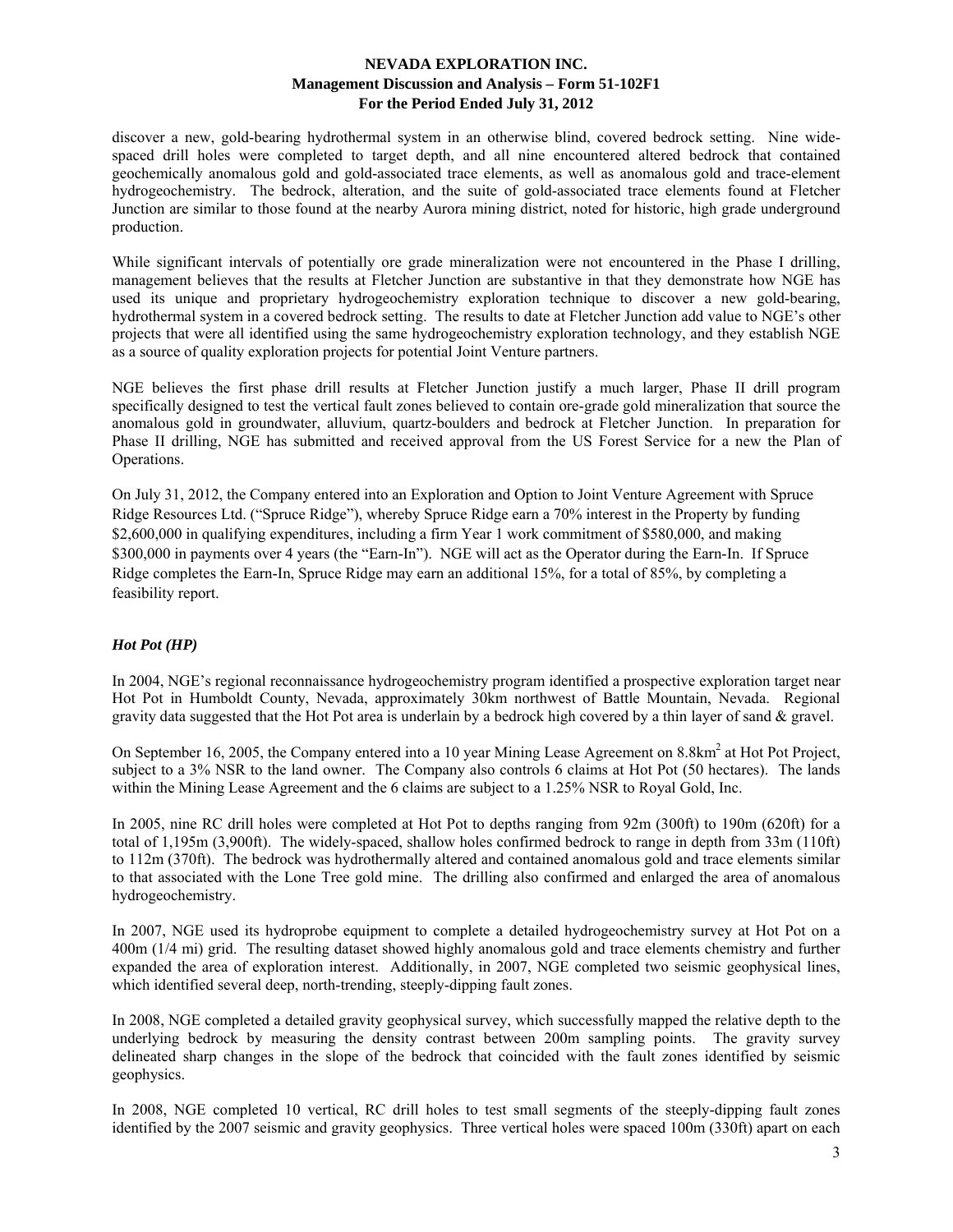of three lines. The holes ranged in depth from 50m (165ft) to 175m (575ft) for a total of 1,085m (3,565ft). The shallow drill holes encountered hydrothermally altered bedrock containing anomalous gold and trace elements. Deeper, angle drill holes designed to cross cut the areas where the steeply-dipping fault zones had been projected were planned, but the drilling contractor was unable to complete the program.

Also in 2008, an energy company, with business interests separate from NGE, started a deep test drill hole on the Hot Pot property. In exchange for NGE's seismic data, NGE was granted access to drill cuttings from the 1,372m (4,500ft) drill hole. Significantly, the deep drill hole encountered hydrothermally-altered, Paleozic Rocks underlying the Hot Pot Project. Hydrothermal alteration includes carbon re-mobilization, local bleaching, clay, decalcification and secondary pyrite.

Although potentially economic quantities of gold mineralization have not yet been encountered at Hot Pot, drilling to date has been wide-spaced and could have easily missed the type of high-angle fault zones that control significant known gold mineralization elsewhere in the region. The widely-distributed, highly anomalous gold in groundwater together with the large area of hydrothermally-altered and geochemically anomalous bedrock strongly suggests that higher values for gold in bedrock than have been discovered to date may still be located nearby. The next step is more closely-spaced, shallow, vertical drill holes and/or deeper, angle holes targeted to intersect steeply-dipping, potentially ore-bearing fault zones and favourable bedrock units.

On September 16, 2009, the Company entered into an Exploration Agreement with International Enexco Ltd. ("Enexco") whereby Enexco can earn a 51% interest in the Hot Pot Property by drilling 6,000 meters (19,600ft) over three years, with the option to earn an additional 19%, for 70% total, by drilling another 3,000 meters (9,800ft) during the fourth year. On July 2, 2009, NGE announced that Enexco had begun drilling at Hot Pot.

In 2009 and early 2010, Enexco completed an 11 hole, 3,462 metre (11,360 ft) core drilling program at Hot Pot to collect stratigraphic information and test for mineralized structures beneath the alluvial cover. Enexco's drilling successfully encountered weak, but widespread anomalous gold values in all 11 holes. Importantly, the results showed that the anomalous gold values at Hot Pot are associated with increased copper values, an association that is related to ore-grade gold mineralization within the Marigold mine complex 9 km (6 miles) to the south-southwest. In addition, the results included anomalous silver concentrations, including one 4.57 metre (15 ft) interval averaging 15.5 gpt silver, as well as several other trace element distribution patterns indicative of a large hydrothermal system. Enexco engaged Doug McGibbon, an economic geologist with over 25 years of exploration experience in the Battle Mountain area and responsible for major discoveries at the Marigold and Pinson mines, to review the drilling results and the exploration data, and to put the Hot Pot property into regional context (taken from January 25, 2010, Enexco news release):

"Mr. McGibbon's study has confirmed that the hydrothermally altered and mineralized lithologies at Hot Pot are similar if not stratigraphically equivalent to those hosting orebodies at the Marigold mine. Although gold values only ranged up to 66 parts per billion, the mineralized zones encountered were up to 149 metres in length beneath overburden cover that was between 40 to 152 metres in all but two of the holes, with the spacing between holes still leaving sufficient room to host a significant gold deposit. Drilling also identified zones of oxidation to depths of 300 metres, significant intervals of brecciated material indicative of several major fault zones and an apparent horst block with similarities to the geologic setting at the Lone Tree mine. Structural analysis is currently under way, and additional geochemical and geophysical work are being considered to focus further drilling."

On August 16, 2011, NGE reported that Enexco withdrew from the Exploration Agreement at Hot Pot, and that as a result, Enexco retained no interest in the project.

## *Bull Creek (BU)*

The Bull Creek Project is located in Humboldt County, Nevada, approximately 60km west-northwest of Winnemucca, Nevada. The Company has a 100% interest in 108 claims (8.7km<sup>2</sup>) at Bull Creek.

In 2008, NGE completed a detailed groundwater survey at Bull Creek to delineate the project's anomalous hydrogeochemistry, and then completed a detailed soil sampling program to both verify and model the surface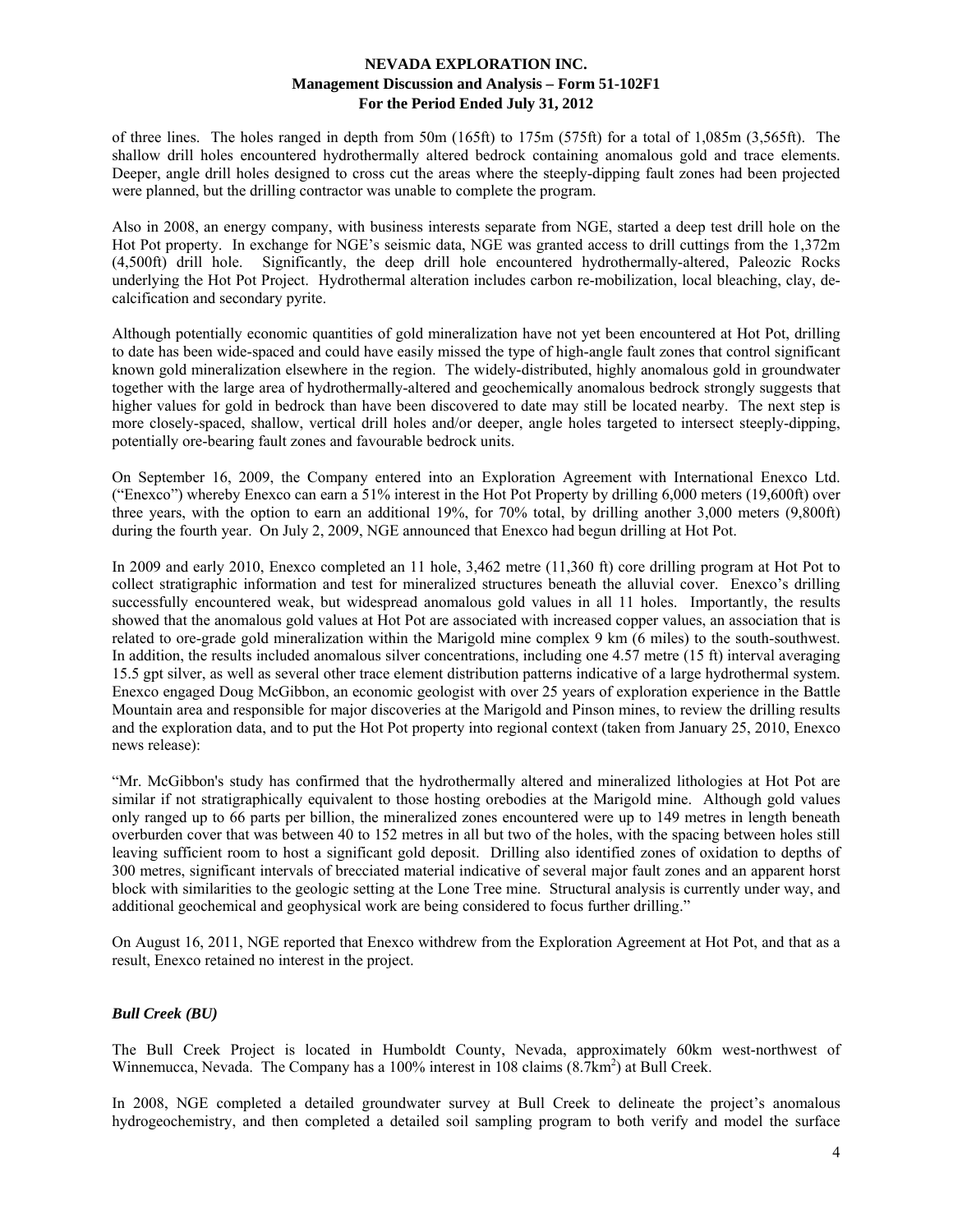geochemistry above the target. Later in 2008, to further develop the project's exploration model, NGE completed detailed gravity and airborne magnetic geophysical surveys to better understand the different rock types and possible fault zones concealed beneath the large expanse of sand and gravel covering the target. Also in 2008, as a final input to the Bull Creek exploration model, NGE completed seismic geophysics to test for deep-seated fault zones. NGE combined these data sets to develop the conceptual targets for Phase I drill testing.

In 2008, NGE completed a Phase I drilling program at Bull Creek specifically to test the concept that an undiscovered, potentially gold-bearing hydrothermal system is responsible for the anomalous gold and traceelements discovered in the groundwater. NGE completed 18 RC drill holes at Bull Creek. The holes were spaced 0.4km (0.25mi) to 1.6km (1.0mi) apart across the  $41 \text{km}^2$  property, and the holes ranged in depth from 100m (300ft) to 300m (1,000ft). The drilling defined shallow bedrock along the eastern margin of the property, ranging in depth from 15m (50ft) to 100m (300ft).

On February 23, 2009, NGE announced completion of data reduction for its Phase I drill program at Bull Creek. The results showed several >200m (>650ft) intervals of hydrothermally altered and geochemically anomalous volcanic rock. The increase in alteration intensity and trace-elements geochemistry seen in the wide-spaced drill holes moving from west to east across the eastern half of the property suggests NGE has discovered the edge of a significant new hydrothermal system of exploration significance. NGE believes additional drilling is warranted farther to the east, and this conclusion is also supported by the structural interpretation of the gravity and air magnetic geophysics. In 2009, NGE increased its claim position towards the east to cover the developing target.

The initial identification of anomalous hydrogeochemistry at Bull Creek has resulted in a successful concept test: the discovery of a large area of hydrothermally-altered, shallow bedrock containing geochemically anomalous gold and gold-associated trace elements. These features of exploration significance are similar to those found at the nearby Sleeper Mine, which produced 1.7M ozs of gold and 1.9M ozs of silver from 1986 to 1996. These results further demonstrate how hydrogeochemistry can efficiently and effectively reduce large, sand and gravel covered valley basins to discrete, highly prospective exploration targets deserving of more focused and intense exploration expenditures.

On June 30, 2010 NGE completed a 438 page technical report summarizing all work completed on the property. NGE believes that additional drilling is warranted at Bull Creek and has is seeking a JV partner to advance the project.

# *Awakening (AW)*

The Awakening Project is located in Humboldt County, Nevada, approximately 50km north-northwest of Winnemucca, Nevada, and directly north of the Sleeper Gold Mine. The Company has a 100% interest in 206 claims  $(16.7 \text{km}^2)$  at Awakening.

The Awakening gold property is largely covered by syn- to post-mineral volcanic units and post-mineral alluvium and as a result, has seen little historic exploration activity. Projections of favourable lithology, structure, and alteration at regional, district and property scales suggest that potentially important gold-silver mineralization may be located within economic depths beneath the cover at Awakening.

In 2007 and 2008, NGE completed a detailed hydrogeochemistry program at Awakening. The groundwater samples contained high levels of gold and other trace elements in concentrations similar to those found at the adjacent Sleeper mine. During April and June, 2008, the Company's field crews completed soil sampling programs across the property and successfully confirmed the presence of anomalous gold and gold-related trace elements.

Also in 2008, NGE acquired approximately  $85 \text{km}^2$  ( $33 \text{mi}^2$ ) of high quality gravity geophysics data and approximately 173 km<sup>2</sup> (67 m<sup>2</sup>) of air magnetic data. The gravity geophysical survey was collected to delineate depth to metasedimentary and granitic bedrock, potential thickness of preserved rhyolitic volcanic rocks, and the location and orientation of prominent lithologic offsets that might be indicative of major fault zones. The detailed air magnetic survey was completed to be used in conjunction with the gravity data to define magnetically anomalous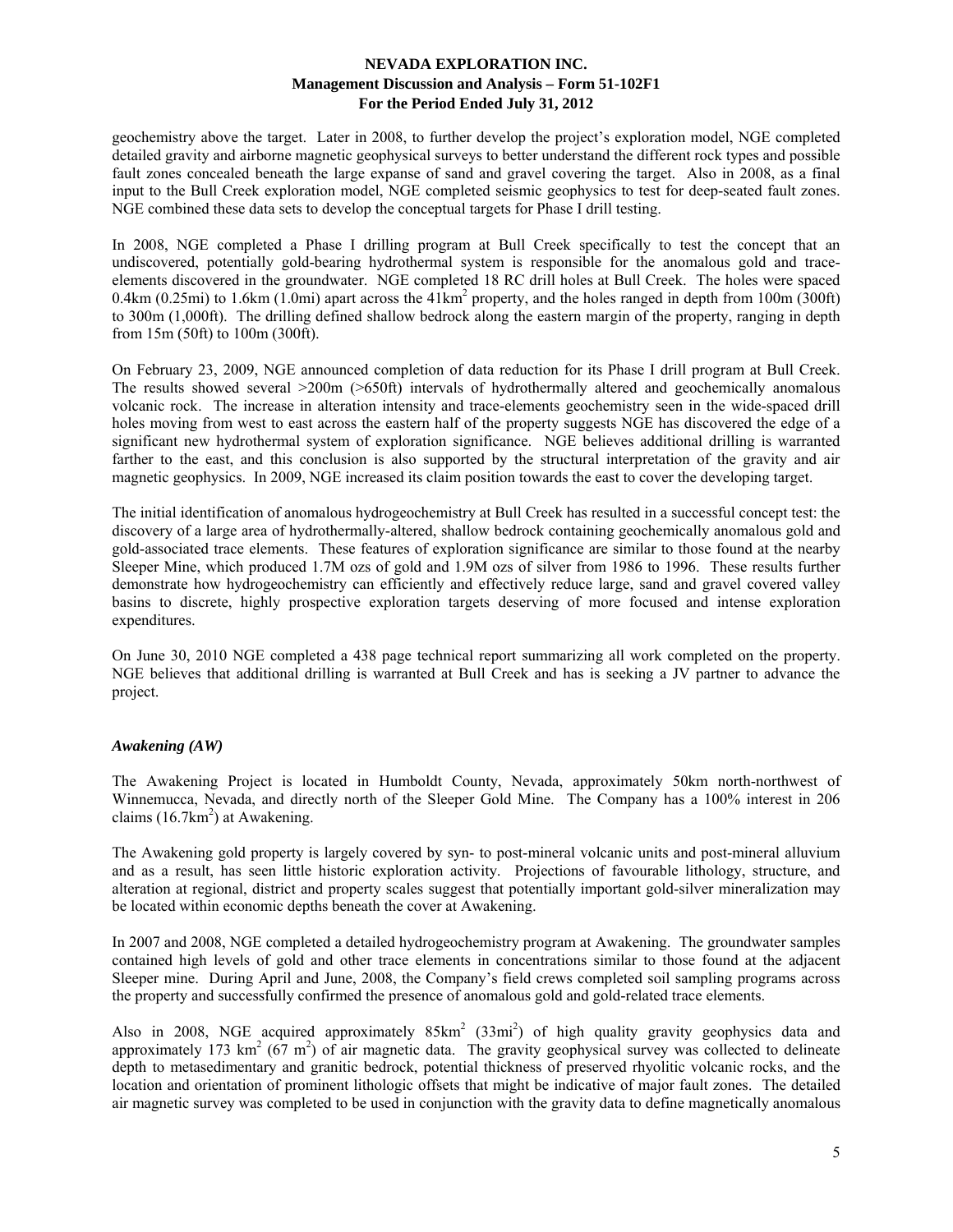volcanic lithologies and zones of hydrothermal and/or structural magnetite destruction that might be indicative of major fault zones and possible hydrothermal alteration.

The results of the geochemistry and geophysical programs combined to improve NGE's exploration model and demonstrated that Awakening is a compelling target. In 2008, NGE commenced a Phase I RC drilling program at the Awakening property but drilling was suspended due to drilling difficulties.

During 2009, NGE completed detailed geologic mapping at a scale of 1:10,000 in the northern-most Slumbering Hills along the eastern edge of Awakening.

In March, 2010, the Company completed a 258 page technical report summarizing all work completed on the property and began discussions with potential JV partners.

On June 4, 2010, Northgate Minerals Corp. ("Northgate") (TSX: NGX, NYSE Amex: NXG) and NGE announced the completion and execution of an Exploration and Option to Enter Joint Venture Agreement ("Agreement") on NGE's Awakening Gold Project ("Property"), in Humboldt County, Nevada. The Agreement granted Northgate the option to earn an initial 51% interest in the Property by spending USD\$4,100,000 in exploration and making additional cash payments totaling USD\$436,000 over five years. If Northgate completed the initial 51% earn-in, it had the option to earn an additional 14%, for a total of 65%, by completing a feasibility report on the Property.

In early 2011, NGE completed a 10 hole, 1,573 metre (5,160 feet), Phase I drilling program on the Shine Claims within the Awakening Project, north of the Sleeper Gold Mine in Humboldt County, Nevada. NGE has a mining lease and option to purchase agreement on the 15 Shine Claims from DIR Exploration, Inc. The Shine Claims lie within NGE's larger Awakening Project.

During 2011, Northgate completed a seven hole core drilling program totalling 2,194 metres (7,198 feet). In October, 2011, Northgate was acquired by AuRico Gold Inc. ("AuRico"). AuRico indicated to NGE that Northgate's drilling results at Awakening were not encouraging enough to warrant AuRico's continuation of the Agreement, and during the year ended April 30, 2012, AuRico elected to terminate the Agreement. AuRico retains no interest in the project.

NGE has received all results from the Company's drilling on the Shine claims and Northgate's drilling and is presently updating the project's exploration model with the new drilling data.

On July 1, 2008, the Company entered into a Mining Lease agreement with DIR Exploration Inc. on 15 claims  $(1.2 \text{km}^2)$ . Based on the results of work to date at the Awakening Project, the Company is focusing its exploration on areas within the claims controlled directly by NGE; accordingly, NGE terminated the Mining Lease during the period ended July 31, 2012.

## *Sand Pass (SP)*

The Sand Pass Project is located in Humboldt County, Nevada, approximately 10km north of Winnemucca, Nevada. The Company has a 100% interest in 89 claims (7.2km<sup>2</sup>) at Sand Pass, and on July 10, 2008, the Company entered into a Mining Lease agreement for another 9.4km<sup>2</sup> with multiple parties, subject to a 2% NSR payable to the private landholders.

Similar to NGE's other properties, Sand Pass is covered by post-mineral alluvium, and as a result, the area has seen very limited historic exploration activity. Based on the projections of favourable lithology, structure and alteration present at the regional, district and property scales, NGE believes the project has the potential to contain gold-silver mineralization within economic depths beneath the cover.

During 2007 and 2008, NGE completed both hydrogeochemistry and soil geochemistry sampling programs across Sand Pass and identified geochemical indications of potential gold mineralization. Following up on the successful geochemistry programs, in 2008, NGE completed detailed, district-scale gravity and air magnetic geophysical surveys also with positive results. NGE is now preparing a detailed technical report summarizing all work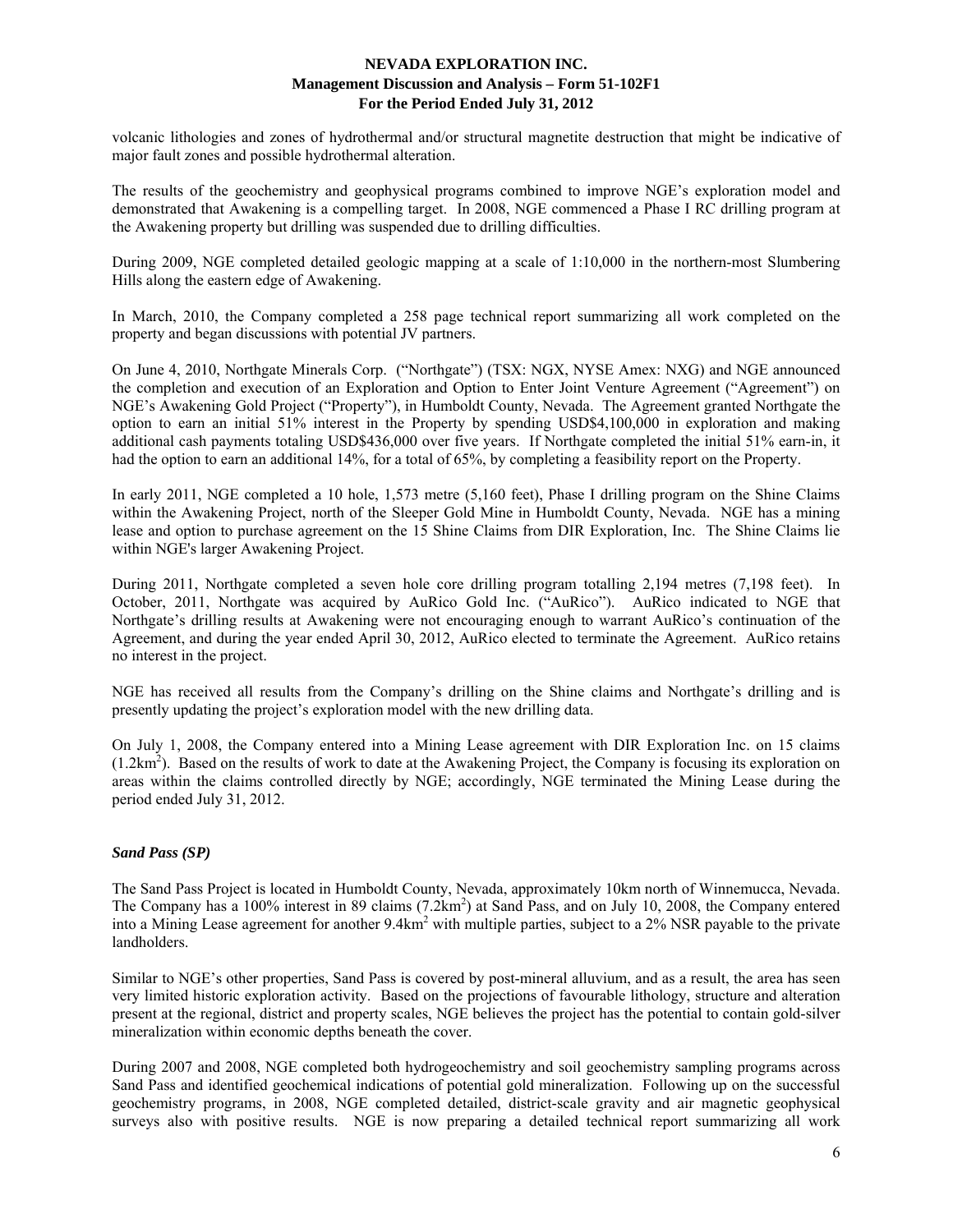completed on the property. NGE will begin discussions with potential JV partners upon the completion of the technical report.

# *Rye Patch (RP)*

The Rye Patch Project is located in Pershing County, Nevada, approximately 30km northeast of Lovelock, Nevada. The Company has a 100% interest in 41 claims (3.3km<sup>2</sup>) at Rye Patch. On May 22, 2008, the Company entered into a Mining Lease Agreement on another 65 hectares with a private party, subject to a 2.0% NSR; and on July 21, 2008, the Company entered into a Mining Lease Agreement on an additional 16 hectares from another private party, also subject to a 2.0% NSR payable to a private landholder.

While the Rye Patch gold property is along the same West Humboldt Range structural trend responsible for both past and present producing gold mines, NGE's property has seen no historic exploration activity because it is largely covered by post-mineral alluvium. NGE's projections of favorable lithology, structure and alteration at the regional, district and property scales suggest that potentially important gold-silver mineralization may be located within economic depths beneath the cover at Rye Patch.

In 2007, NGE collected and analyzed groundwater samples across the project area and identified hydrogeochemical patterns that provided direct indications of potential gold mineralization. In 2008, NGE collected soil samples that confirmed the presence of anomalous concentrations of gold and gold-related trace elements in soils. In 2008, NGE completed a detailed, district-scale air magnetic geophysical survey, and in 2010, NGE completed a detailed gravity survey as well. NGE has systematically advanced the Rye Patch target through its staged exploration program and the combined datasets have delineated several compelling drill targets. NGE is presently preparing a detailed technical report summarizing all work completed on the property. NGE will begin discussions with potential JV partners upon the completion of the technical report.

## *Jungo (JU)*

The Jungo Project is located in both Humboldt and Pershing Counties, Nevada, approximately 60km west of Winnemucca, Nevada. The Company has a 100% interest in 108 claims (8.7km<sup>2</sup>) at Jungo. The Jungo property is largely covered by syn- to post-mineral volcanic units and post-mineral alluvium and has seen no historic exploration activity. NGE identified the Jungo target as part of its ongoing reconnaissance hydrogeochemistry sampling program. NGE has completed additional hydrogeochemistry sampling and examined the regional, district, and property scale lithology, structure and alteration, and NGE believes the results suggest favorable geology beneath the property and the potential for mineralization within economic depths.

## *Kelly Creek (KC)*

The Kelly Creek Project is located in Humboldt County, Nevada, approximately 40km north-northwest of Battle Mountain, Nevada. The Company has a 100% interest in 430 claims  $(34.8 \text{km}^2)$  at Kelly Creek. On October 1, 2009, the Company entered into a Mining Lease and Option to Purchase Agreement with Genesis Gold Corporation ("Genesis") to acquire a 100% interest of Genesis's Hot Pot Claims, which consist of 254 unpatented mineral claims  $(20.2 \text{km}^2)$ . Under the Agreement, the Company is the Operator and has the option to purchase 100% of the Genesis claims for USD\$1,500,000, subject to a 1.5% Net Smelter Return Royalty ("Royalty"). The Company also has the option to purchase one half of the royalty (0.75%) for USD\$750,000.

The Kelly Creek project area is located in the prolific Kelly Creek Basin, between multi-million ounce gold deposits on the north (Twin Creeks, Getchell, Turquoise Ridge and Pinson) and south (Lone Tree, Marigold, Converse, Trenton Canyon and Copper Canyon). With the addition of Genesis's Hot Pot claims, NGE is now one of the largest property holders in the Kelly Creek Basin, along with Newmont Mining Corporation, which controls the majority of the alternating sections. However, despite its close proximity to world class gold deposits, the Kelly Creek project area has seen very limited historic exploration activity because the Basin's bedrock is largely covered by syn- to post-mineral volcanic units and post-mineral alluvium.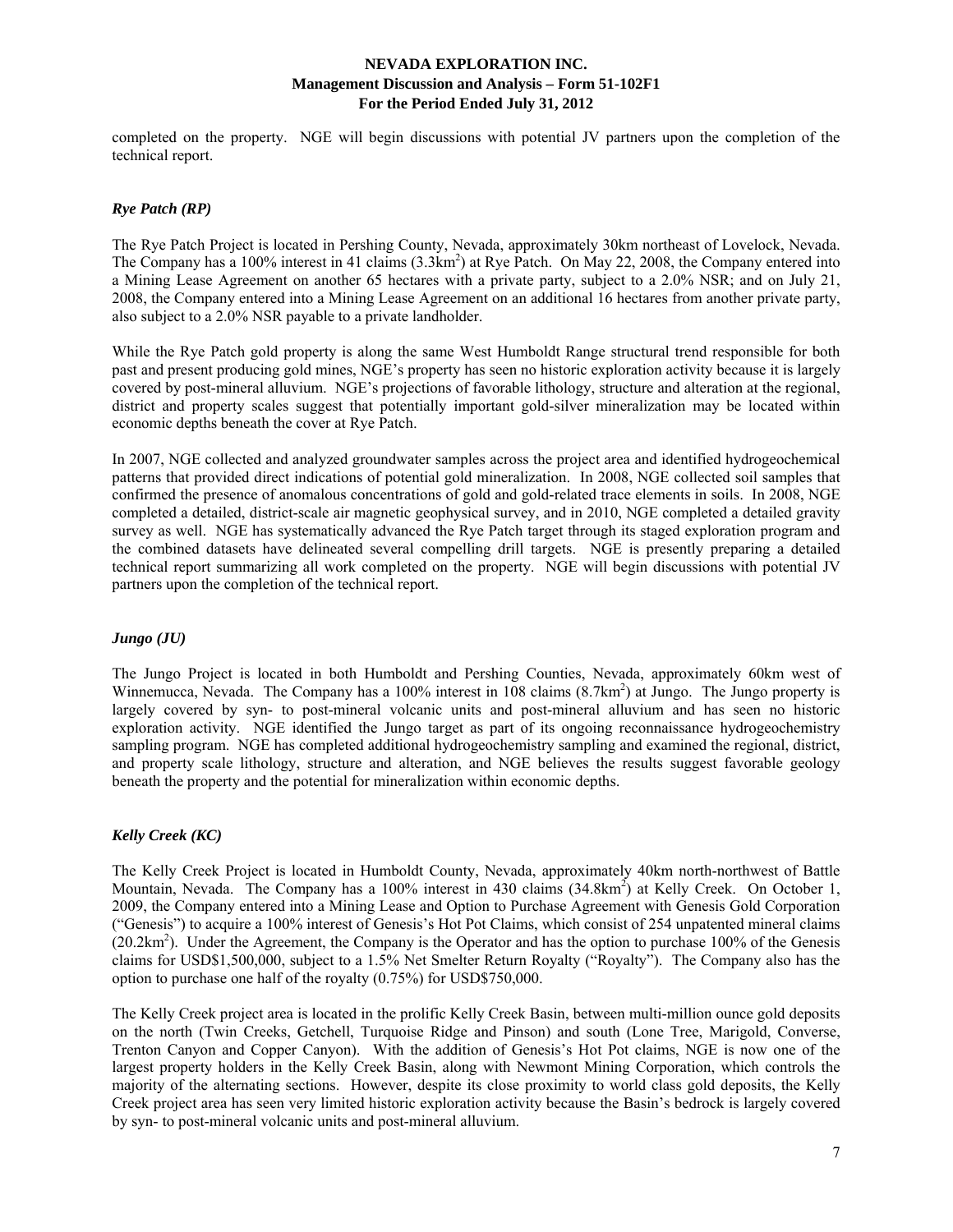During 2007 and 2008, NGE completed a large scale reconnaissance hydrogeochemistry sampling program across the Kelly Creek Basin and successfully delineated a significant area of anomalous hydrogeochemistry similar to that surrounding the adjacent gold mines. A detailed gravity geophysical survey was completed in 2010 with positive results confirming the presence of shallow bedrock over the large area.

NGE believes the hydrogeochemistry and gravity geophysics collected to date, as well as the favorable regional, district and property scale lithology, structure and alteration, indicate a strong potential for covered gold mineralization beneath the Kelly Creek project area. NGE expects the next phases of work at Kelly Creek to include detailed air magnetic geophysics, additional groundwater sampling, and seismic geophysics.

# *Whiskey Flats (WF)*

The Whiskey Flats Project is located in Mineral County, Nevada, approximately 20km south of Hawthorne, Nevada. The Company has a  $100\%$  interest in 99 claims  $(8.0 \text{km}^2)$  at Whiskey Flats.

The Whiskey Flat property is largely covered by syn- and post-mineral alluvium and has seen no historic exploration activity. Projections of favorable lithology, structure and alteration at regional, district and property scales suggest that potentially important gold-silver mineralization may be located within economic depths beneath the cover. In 2008, NGE completed a preliminary hydrogeochemistry sampling program across the property and the results show anomalous concentrations of gold and other trace elements, which NGE considers to be a good indication of potential covered gold mineralization. In 2009, NGE completed a detailed, district-scale air magnetic geophysical survey, and in 2011, NGE completed a detailed gravity survey as well.

## *Summary of Project Work Completed to Date*

To date, NGE has completed: detailed hydrogeochemistry sampling on all nine (9) properties; detailed soil chemistry on five (5) properties; detailed air magnetic geophysics on six (6) properties; detailed gravity geophysics on eight (8) properties; and Phase I drilling on four (4) properties. The Company's management believes the results to date at each of the properties are encouraging and justify additional exploration expenditures. The table below summarizes the completion dates for the referenced work.

| <b>PROPERTY</b>   | Water            | Soil             | Air              | Gravity | <b>Phase I</b>  |
|-------------------|------------------|------------------|------------------|---------|-----------------|
|                   | <b>Chemistry</b> | <b>Chemistry</b> | <b>Magnetics</b> |         | <b>Drilling</b> |
| Fletcher Junction | 2005             |                  |                  |         | 2008            |
| Hot Pot           | 2007             | 2007             |                  | 2008    | 2008            |
| <b>Bull Creek</b> | 2008             | 2008             | 2008             | 2008    | 2008            |
| Awakening         | 2008             | 2008             | 2008             | 2008    | 2011            |
| Sand Pass         | 2007             | 2008             | 2008             | 2008    |                 |
| Rye Patch         | 2007             | 2008             | 2008             | 2010    |                 |
| Jungo             | 2008             |                  | 2008             | 2008    |                 |
| Kelly Creek       | 2007             |                  |                  | 2010    |                 |
| Whiskey Flats     | 2008             |                  | 2009             | 2011    |                 |
| TOTAL             | 9                | 5                | 6                | 8       | 4               |

For a summary of NGE's property expenditures to date, please refer to Note 7 in the associated financial statements.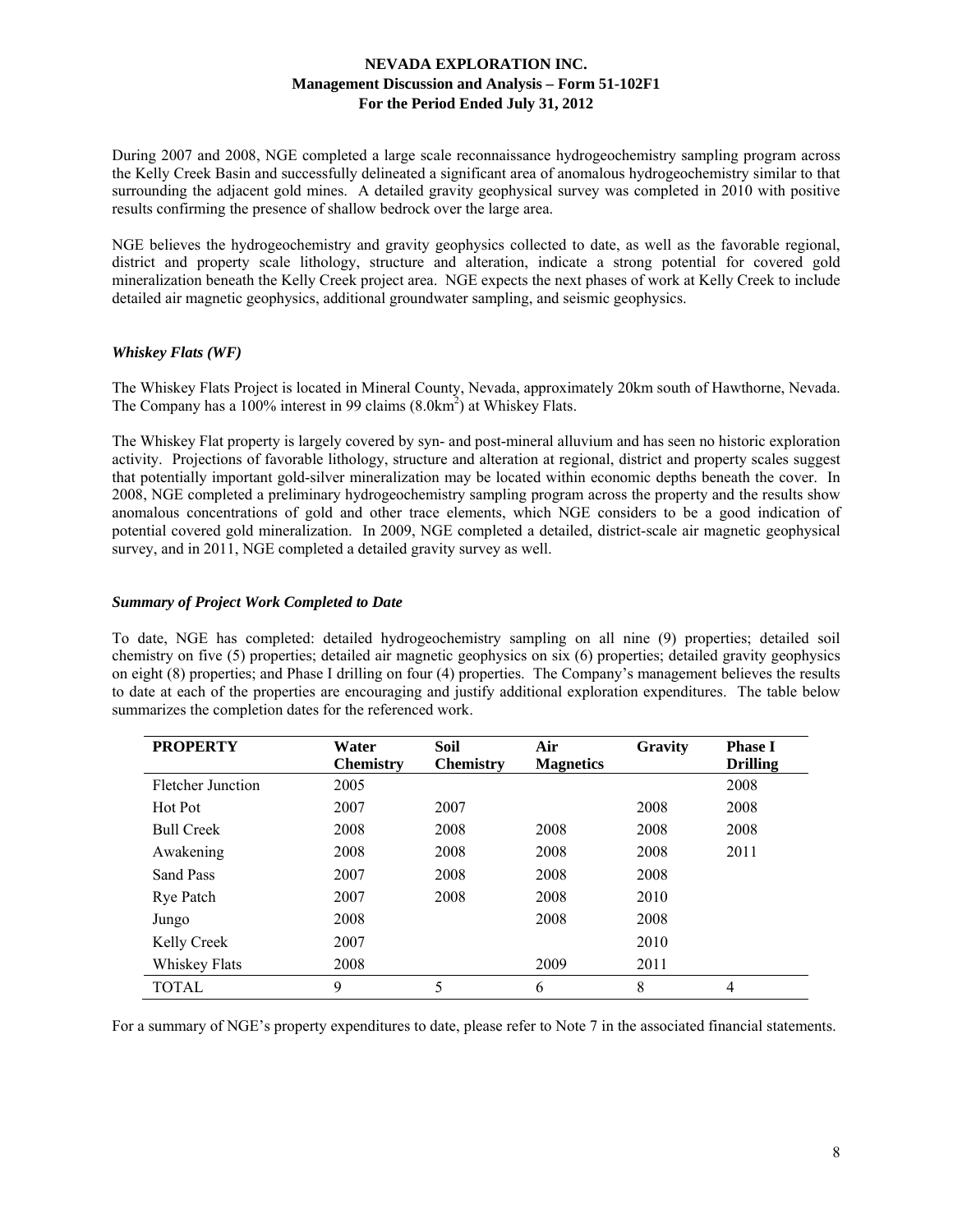# **OTHER EXPLORATION PARTNERSHIPS**

In addition to advancing its own projects, NGE is using its hydrogeochemistry expertise and equipment to work with other companies on other projects. These exploration partnerships allow NGE to leverage its significant investment in its hydrogeochemistry program to expose NGE's shareholders to the upside of more projects, as well as to provide NGE revenue to offset its operating expenses.

### *McEwen Mining Inc. at Gold Bar and Tonkin*

On June 6, 2011, NGE announced that US Gold Corporation, now McEwen Mining Inc, ("MMI") has engaged NGE to conduct a hydrogeochemistry exploration program on MMI's large land position surrounding its Gold Bar and Tonkin Properties in Nevada ("Project Area").

MMI's Gold Bar and Tonkin Properties are located on the south-central part of the prolific Eureka-Battle Mountain gold trend in north-central Nevada. MMI's land position is located approximately 16 km (10 miles) SE of Barrick's Cortez gold mine complex (39 MMOz as of September 7, 2011) and approximately 35 km (22 miles) NW of Barrick's Ruby Hill gold mine (1.1 MMOz as of December 31, 2010). The Project Area totals approximately 430  $km<sup>2</sup>$  (165 mi<sup>2</sup>) and contains considerable areas of highly prospective but covered bedrock. MMI has chosen to work with NGE specifically because of NGE's expertise in exploring for gold mineralization in covered bedrock settings using its industry leading hydrogeochemistry exploration technology.

Under the agreement, NGE will complete a groundwater sampling and analysis program across the Project Area to identify new exploration targets, and in return, MMI will pay NGE agreed upon rates for its services, as well as grant to NGE a 0.5 to 1.0% Net Smelter Return Royalty on resources within the Project Area that are not already contained in NI 43-101 compliant resource areas referred to in reports published prior to the date of the agreement.

## *McEwen Mining Inc. Generative Agreement*

On February 27, 2012, the Company announced the signing of second agreement with MMI, a two-year Exploration Agreement (the "Agreement") to generate new gold projects in a 25,000 hectare (95 sq mi) study area in north central Nevada (the "AOI") using NGE's hydrogeochemistry exploration technology.

Under the Agreement, MMI has engaged NGE to complete a hydrogeochemistry sampling program across the large AOI to indentify and delineate discrete new target areas in exchange for a service fee. Any projects that MMI acquires within the AOI will be deemed Designated Properties. Upon acquiring a Designated Property, MMI will pay NGE the greater of \$25,000 USD or \$100 USD per claim, and grant NGE a 30% carried interest in the Designated Property. MMI will be the manager of the Designated Properties, will have sole discretion on the nature and timing of all exploration and development activities at the Designated Properties, and will be solely responsible for payment of all costs incurred in respect of the Designated Properties. If MMI elects to continue to maintain a Designated Property, MMI will pay NGE \$100,000 USD on the first through fourth anniversaries of acquiring the Designated Property, and then \$250,000 USD on each subsequent anniversary. If MMI completes a Production Decision Report on a Designated Property that MMI deems sufficient to base a decision to commence production, the Designated Property will advance under a Joint Venture agreement.

## **RESULTS OF OPERATIONS**

#### *Revenue*

NGE generated \$62,442 (2011 - \$219,824) of revenue in the period ended July 31, 2012, from project management and consulting activities. The Company continues to expend its resources searching for and advancing properties that may contain economic resources that would allow the Company to option or sell its interests, or to set up profitable mining operations.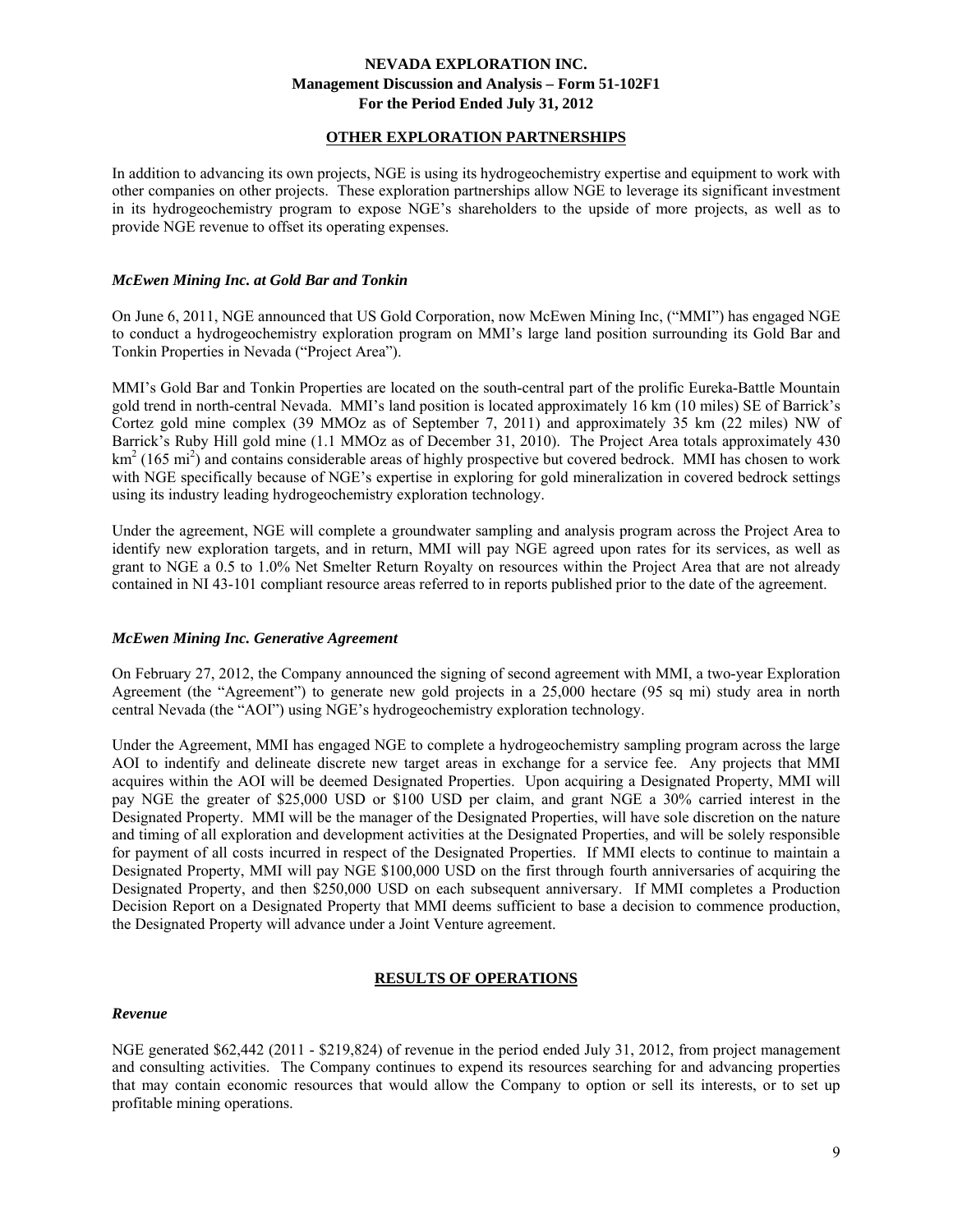## *Operating Expenses*

During the period ended July 31, 2012, NGE's net losses were \$185,729 compared to \$44,676 for the period ended July 31, 2011. The increase in losses was due to decreased revenues and related project management and consulting expenses.

Professional fees, consulting, and investor relations costs during the period ended July 31, 2012, were \$41,172, compared to \$47,624 for the period ended July 31, 2011. The decrease is due to decreased legal and accounting fees.

Project management and consulting expenses during the period ended July 31, 2012, were \$24,700, compared to \$41,119 for the period ended July 31, 2011. The decrease is due to decreased project management and consulting work performed.

Salaries and related expenses during the period ended July 31, 2012, were \$106,993, compared to \$108,298 for the period ended July 31, 2011.

The total stock-based compensation expense for the period ended July 31, 2012, was \$2,648 compared to \$3,775 for the period ended July 31, 2011. Stock-based compensation expense consists of options granted in prior years that vested during the year.

## *Selected Annual Information*

The following table provides a brief summary of the Company's financial operations. For more detailed information, refer to the financial statements.

|                                  | Year Ended<br>April 30,<br>2012 |   | Year Ended<br>April 30,<br>2011 | Year Ended<br>April 30,<br>2010 |
|----------------------------------|---------------------------------|---|---------------------------------|---------------------------------|
| Total revenues                   | 543,971                         | S | 125,669 \$                      | 11,138                          |
| Net loss                         | (854,904)                       |   | (1,331,595)                     | (1,604,595)                     |
| Basic and diluted loss per share | (0.01)                          |   | (0.01)                          | (0.02)                          |
| Total assets                     | 7,076,791                       |   | 5,900,873                       | 6,376,880                       |
| Total long-term liabilities      |                                 |   | 6,882                           | 34,287                          |

## *Summary of Quarterly Results*

|                                                                                                                                       |   | Three Month<br>Period Ended<br>July 31,<br>2012                                  |          | Three Month<br>Period Ended<br>April 30,<br>2012                                 |   | Three Month<br>Period Ended<br>January 31,<br>2012                                   |    | Three Month<br>Period Ended<br>October 31,<br>2011                              |
|---------------------------------------------------------------------------------------------------------------------------------------|---|----------------------------------------------------------------------------------|----------|----------------------------------------------------------------------------------|---|--------------------------------------------------------------------------------------|----|---------------------------------------------------------------------------------|
| Total assets<br>Exploration and evaluation assets<br>Working capital (deficiency)<br>Equity<br>Revenues<br>Net loss<br>Loss per share | S | 6,991,339<br>6,178,755<br>325,856<br>6,430,084<br>62,559<br>(185, 729)<br>(0.00) | <b>S</b> | 7,076,791<br>6,002,903<br>577,500<br>6,835,944<br>20,426<br>(221, 371)<br>(0.00) | S | 6,520,059<br>6,081,083<br>(123, 361)<br>6,174,414<br>221,693<br>(165, 372)<br>(0.00) | -S | 6,536,335<br>6,041,726<br>41,549<br>6,294,026<br>81,923<br>(423, 485)<br>(0.01) |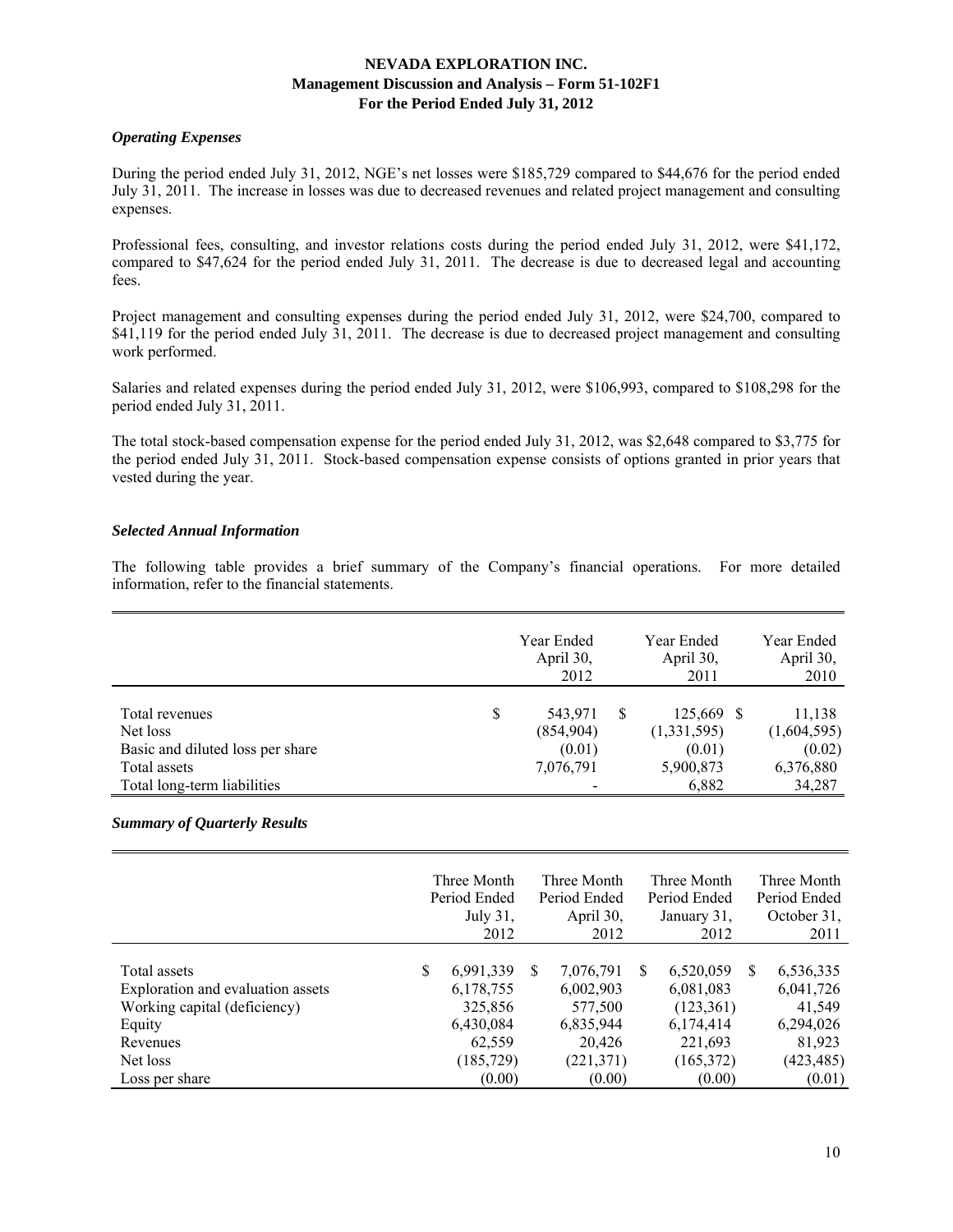|                                                                                                                          |     | Three Month<br>Period Ended<br>July 31,<br>2011                                       | Three Month<br>Period Ended<br>April 30,<br>2011                               |     | Three Month<br>Period Ended<br>January 31,<br>2011                              |    | Three Month<br>Period Ended<br>October 31,<br>2010                               |
|--------------------------------------------------------------------------------------------------------------------------|-----|---------------------------------------------------------------------------------------|--------------------------------------------------------------------------------|-----|---------------------------------------------------------------------------------|----|----------------------------------------------------------------------------------|
| Total assets<br>Exploration and evaluation assets<br>Working capital<br>Equity<br>Revenues<br>Net loss<br>Loss per share | \$. | $6,423,175$ \$<br>5,474,320<br>479,031<br>6,152,115<br>219,929<br>(44, 676)<br>(0.00) | 5,900,873<br>5,487,184<br>36,108<br>5,743,484<br>37,222<br>(250,066)<br>(0.00) | \$. | 6,317,830<br>5,770,365<br>36,964<br>6,078,956<br>30,811<br>(475, 425)<br>(0.01) | S. | 6,492,512<br>5,818,989<br>152,102<br>6,265,922<br>12,508<br>(260, 953)<br>(0.00) |

## **ASSETS & LIABILITIES**

Deposits for land reclamation also add to the Company's asset base. Deposits as at July 31, 2012 are \$94,340. These deposits (bonds) are required by the U.S Bureau of Land Management (BLM) and US Forest Service (USFS) to ensure that reclamation and clean-up work on NGE's properties will be completed to the satisfaction of the BLM and the USFS. NGE has completed all required BLM reclamation work to date, including dirt-work and seeding, and has to wait for vegetation to regrow before 100% of the bonds will be released.

## **LIQUIDITY AND CAPITAL RESOURCES**

#### *Liquidity*

The Company has financed its operations primarily through the issuance of common shares. The Company continues to seek capital through various means including the issuance of equity and/or debt.

The financial statements have been prepared on a going concern basis which assumes that the Company will be able to realize its assets and discharge its liabilities in the normal course of business for the foreseeable future. The continuing operations of the Company are dependent upon its ability to continue to raise adequate financing.

Net cash used by operating activities for the period ended July 31, 2012 was \$233,804 compared to cash provided of \$59,789 during the period ended July 31, 2011 and consists primarily of the operating loss and changes in non-cash working capital items.

Net cash used by investing activities for the period ended July 31, 2012 was \$68,316 compared to cash provided of \$74,225 used during the period ended July 31, 2011. The difference is due to increased exploration and evaluation expenditures and decreased option payments received.

Net cash used by financing activities for the period ended July 31, 2012 was \$2,291 compared to cash provided of \$389,426 during the period ended July 31, 2011. The difference is attributable to decreased financings during the period ended July 31, 2012.

## *Capital Resources*

During the period ended July 31, 2012, the Company settled outstanding indebtedness to a vendor of \$20,000 through the issuance of 200,000 common shares of the Company at a deemed price of \$0.10 per common share.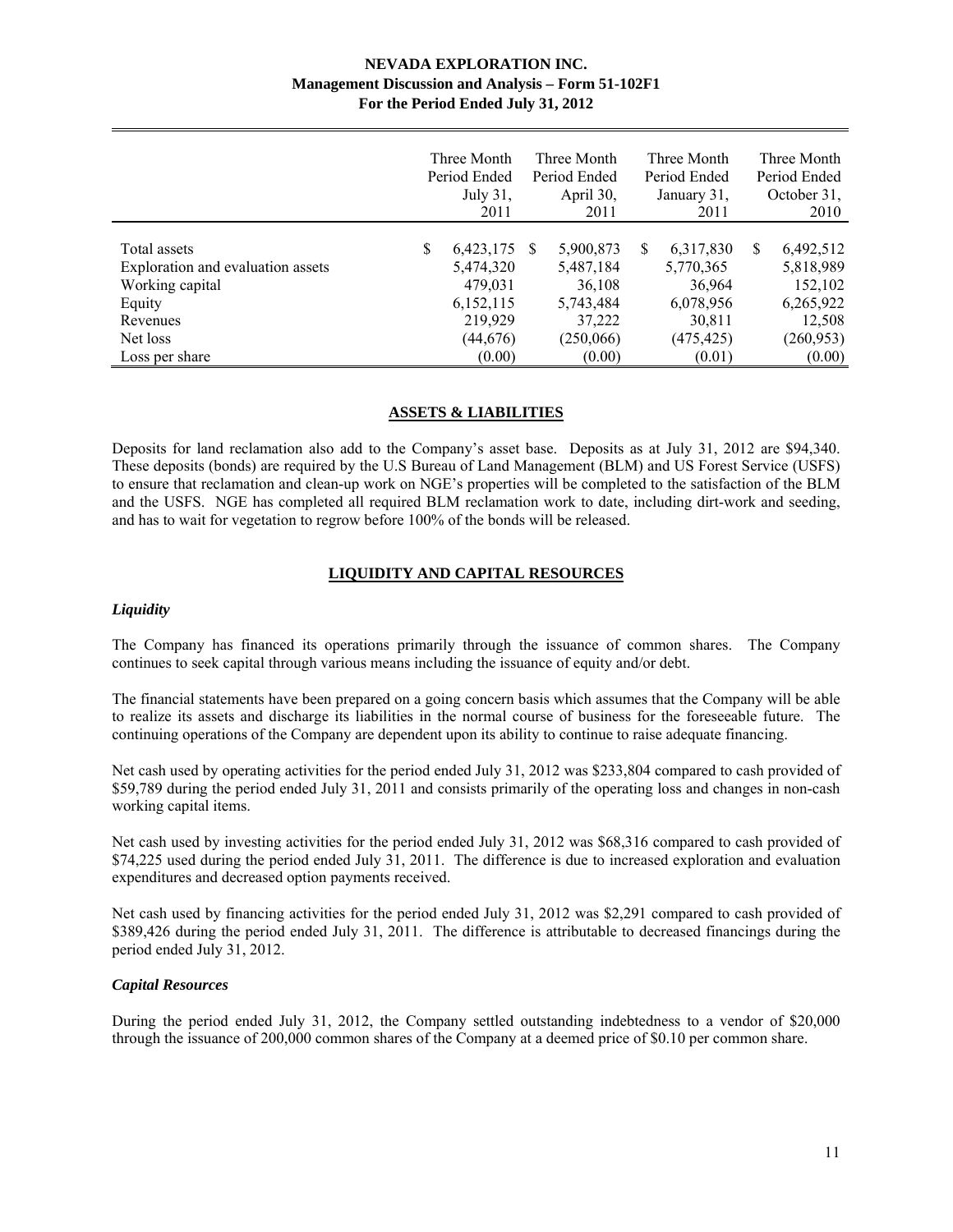### *Off Balance Sheet Arrangements*

As at July 31, 2012, NGE had no off balance sheet arrangements such as guaranteed contracts, contingent interests in assets transferred to an entity, derivative instrument obligations or any instruments that could trigger financing, market or credit risk to NGE.

### **RELATED PARTY TRANSACTIONS**

During the period ended July 31, 2012, the Company paid or accrued \$18,650 (2011 - \$25,000) in professional fees to a firm in which the Chief Financial Officer of the company is a partner.

During the period ended July 31, 2012, the Company entered into an Exploration and Option to Joint Venture Agreement with Spruce Ridge Resources Ltd. ("Spruce Ridge") on the Company's Fletcher Junction Project. A Director of the Company is also an Officer and Director of Spruce Ridge.

The amounts due to related parties are as follows:

|                                                        | July 31<br>2012 | April 30,<br>2012 |
|--------------------------------------------------------|-----------------|-------------------|
| Firm of which the Chief Financial Officer is a partner | 35,888          | 32,136            |

# **KEY MANAGEMENT COMPENSATION**

Key management personnel is defined as those persons having authority and responsibility for planning, directing and controlling activities of the Company, directly or indirectly including any director (whether executive or otherwise) of the Company. The Company's key management personnel include the following: Chief Executive Officer, Chief Operating Officer, and Vice President of Corporate Development.

Remuneration of key management of the Company was as follows:

|                                                                                                   |   | 2012                                  | 2011        |
|---------------------------------------------------------------------------------------------------|---|---------------------------------------|-------------|
| Salaries and benefits<br>Share-based payment *                                                    | S | 86,524 \$<br>$\overline{\phantom{0}}$ | 82,715<br>- |
|                                                                                                   | S | 86,524                                | 82,715      |
| * Chana hazed normant is the fair value of ontions arented and vested to leav monogement norsenad |   |                                       |             |

\* Share-based payment is the fair value of options granted and vested to key management personnel.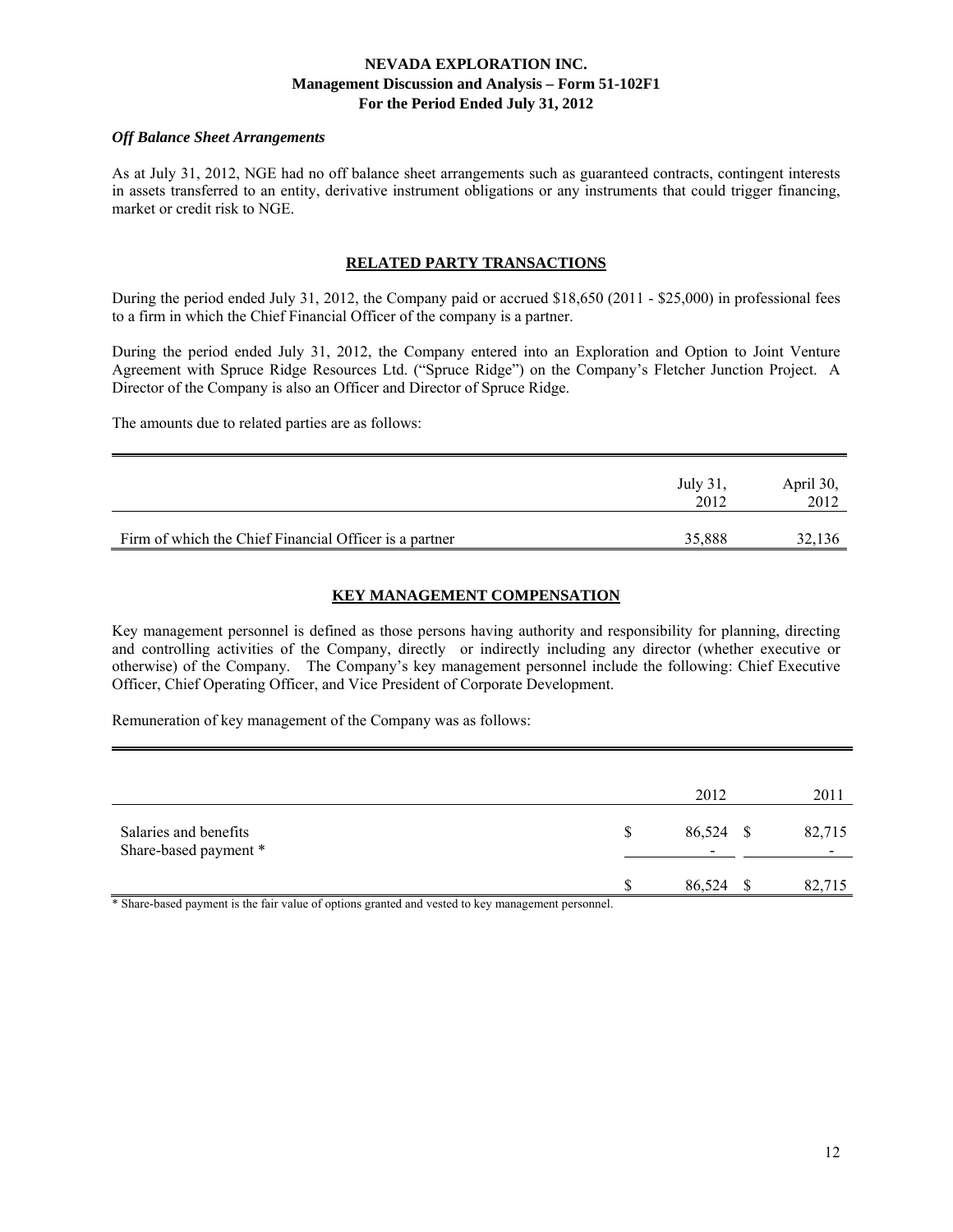## **DISCLOSURE OF OUTSTANDING SHARE DATA**

|                         | Number<br>of Options                                                                       | Exercise<br>Price                                    | <b>Expiry Date</b>                                                                                                                     |  |
|-------------------------|--------------------------------------------------------------------------------------------|------------------------------------------------------|----------------------------------------------------------------------------------------------------------------------------------------|--|
| <b>Stock</b><br>options | 550,000<br>200,000<br>250,000<br>900,000<br>600,000<br>3,100,000<br>2,500,000<br>8,100,000 | 0.10<br>0.15<br>0.16<br>0.10<br>0.10<br>0.10<br>0.10 | March 4, 2013<br>June 10, 2013<br>September 30, 2014<br>September 30, 2014<br>November 17, 2014<br>December 31, 2015<br>August 9, 2016 |  |
| <b>Warrants</b>         | 5,278,000                                                                                  | 0.14                                                 | April 16, 2014                                                                                                                         |  |

As at September 21, 2012, the Company has 118,015,851 common shares issued and outstanding and has the following stock options and warrants outstanding:

# **FINANCIAL INSTRUMENTS AND FIANCIAL RISK FACTORS**

#### *Risk Management Policies*

The Company is exposed to risk due to the nature of its financial instruments. Risk management is the responsibility of management and the Company did not use derivative instruments.

## *Fair Value*

Financial instruments measured at fair value are classified into one of three levels in the fair value hierarchy according to the relative reliability of the inputs used to estimate the fair values. The three levels of the fair value hierarchy are:

Level 1 – Unadjusted quoted prices in active markets for identical assets or liabilities;

- Level 2 Inputs other than quoted prices that are observable for the asset or liability either directly or indirectly; and
- Level 3 Inputs that are not based on observable market data.

The carrying value of cash, amounts receivable (excluding HST receivable), loans receivable, deposits and bonds, obligations under capital lease and accounts payable and accrued liabilities approximated their fair value because of the short-term nature of these instruments.

#### **Financial risk factors**

The Company's risk exposures and the impact on the Company's financial instruments are summarized below:

#### *Credit risk*

Credit risk is the risk of loss associated with a counterparty's inability to fulfill its payment obligations. The Company's credit risk is primarily attributable to cash. Management believes that the credit risk concentration with respect to cash is remote as it maintains accounts with highly-rated financial institutions.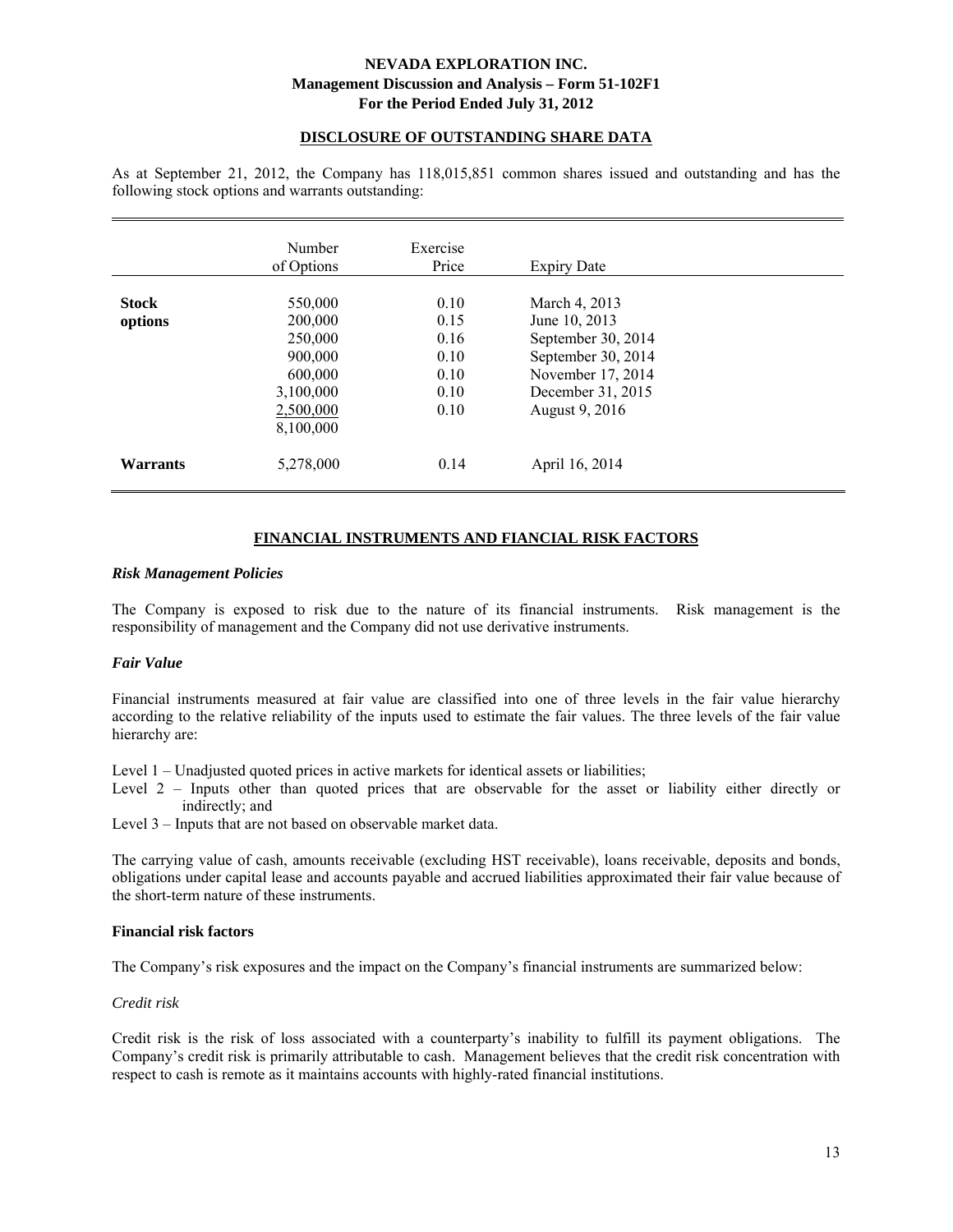## *Liquidity risk*

Liquidity risk is the risk that the Company will not be able to meet its financial obligations as they fall due. The Company manages liquidity risk through the management of its capital structure and financial leverage, as outlined in below ("Capital Disclosures"). It also manages liquidity risk by continuously monitoring actual and projected cash flows. The Board of Directors reviews and approves the Company's operating and capital budgets, as well as any material transactions out of the normal course of business.

As at July 31, 2012, the Company had a cash balance of \$453,042 (April 30, 2012 - \$777,826) to settle current liabilities of \$235,399 (April 30, 2012 - \$240,847). As a result, at July 31, 2012 the Company is not exposed to liquidity risk.

#### *Foreign country risk*

Country risk is the risk associated with changes in the business environment that could affect the profits or the value of the assets in a specific country. The Company's exploration activities are located in the United States, and while it does not foresee country risk as being problematic, the country risk is out of the control of the Company.

#### *Market risk*

Market risk is the risk of loss that may arise from changes in market factors such as interest rates, foreign exchange rates, and commodity and equity prices.

### (a) Interest rate risk

 The Company is exposed to interest rate risk to the extent that the cash maintained at the financial institutions is subject to floating rate of interest. The interest rate risks on cash and on the Company's obligations are not considered significant.

#### (b) Foreign currency risk

 The Company is exposed to financial risk arising from fluctuations in foreign exchange rates and the degree of volatility of these rates. A significant portion of the Company's expenses is denominated in US dollars. Consequently, certain assets, liabilities and operating expenses are exposed to currency fluctuations. The Company does not use derivative instruments to reduce its exposure to foreign currency risk.

|                                                             | <b>CDN</b>                               | US                                       |
|-------------------------------------------------------------|------------------------------------------|------------------------------------------|
| Current assets<br>Non-current assets<br>Current liabilities | \$<br>182,134<br>6,418,584<br>(160, 295) | \$<br>181,607<br>6,400,025<br>(159, 832) |
|                                                             | 6,440,423                                | 6,421,800                                |

#### *Net exposure*

Based on the above net exposures as at July 31, 2012, and assuming all other variables remain constant, a 1% change in the value of the US dollar against the Canadian dollar would result in an increase/decrease of \$64,004 in profit or loss.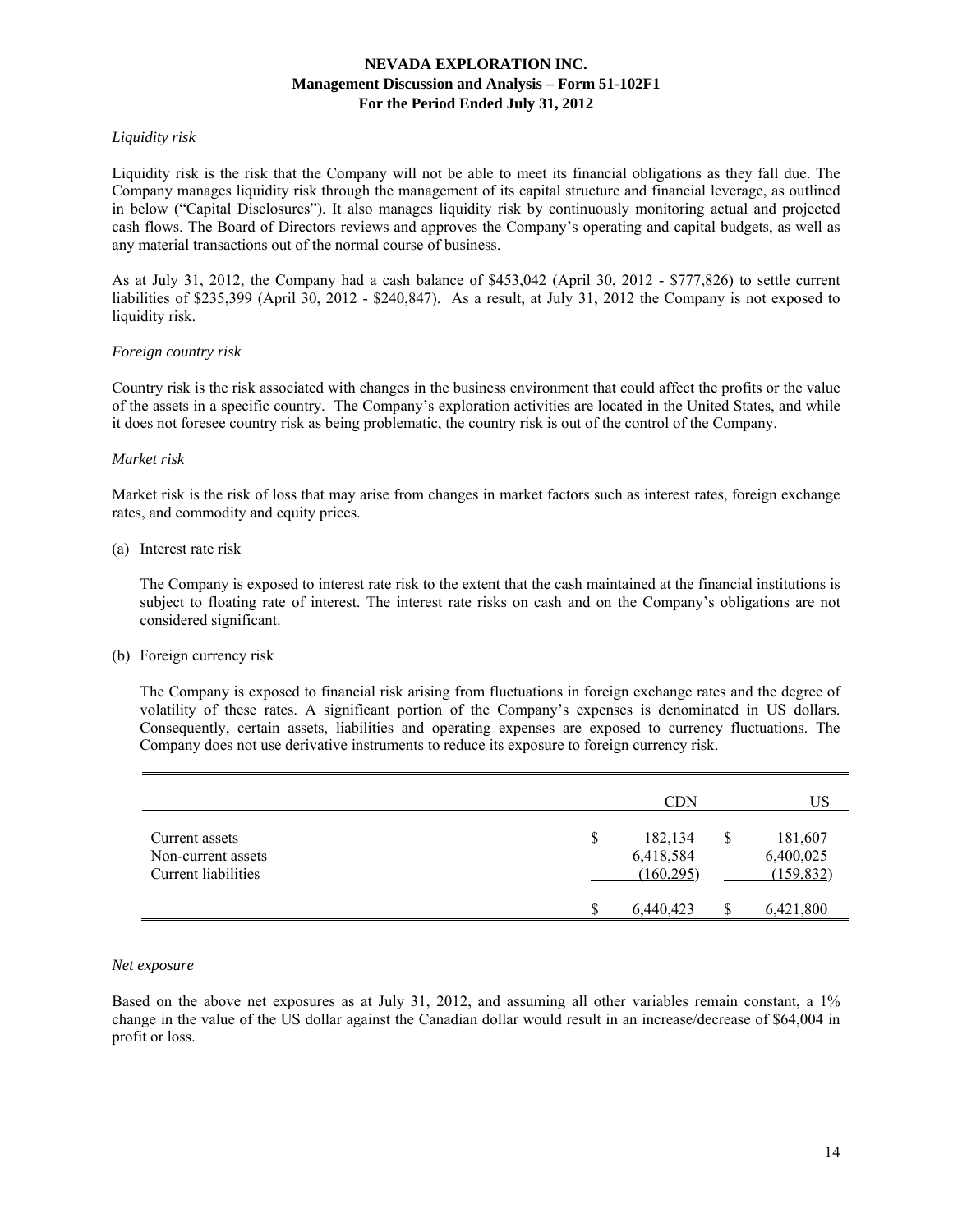# **CAPITAL DISCLOSURES**

In order to maintain its capital structure, the Company, is dependent on equity funding and when necessary, raises capital through the issuance of equity instruments, primarily comprised of common shares and incentive stock options. In the management of capital, the Company includes the components of shareholders' equity as well as cash.

The Company prepares annual estimates of exploration expenditures and monitors actual expenditures compared to the estimates to ensure that there is sufficient capital on hand to meet ongoing obligations. The Company's investment policy is to invest any excess cash in highly liquid short-term deposits with terms of one year or less and which can be liquidated after thirty days without interest penalty. The Company currently has insufficient capital to fund its exploration programs and is reliant on completing equity financings to fund further exploration. The Company is not subject to any externally imposed capital requirements.

There were no changes in the Company's approach to capital management during the period ended July 31, 2012

#### *Financial liabilities*

Accounts payable and accrued liabilities, and finance lease obligations are classified as financial liabilities and are measured at face value. Management has determined that the face value of financial liabilities approximates fair value due to the expected short-term maturity of the debts.

The Company's financial liabilities primarily constitute trade payables owing to both arms' length and related parties. These are unsecured and, excepting normal trade credit terms, are due on demand.

The Company believes the fair value of its financial liabilities approximate their carrying values primarily due to their short-term nature. There are no quoted market prices from active markets for any of the financial liabilities held by the Company and thus fair values were assessed using valuation techniques consistent with International Financial Reporting Standards. The Company intends to reduce its financial liabilities by re-financing through additional share issuances.

# **RISKS AND UNCERTAINTIES**

In conducting its business of mineral exploration, NGE is subject wide variety of known and unknown risks, uncertainties and other factors which may affect the results, performance or achievement of the Company. Such risks and factors include, among others: risks related to the actual results of current and future exploration activities; future prices for gold, silver, and other commodities; environmental risks and hazards; the Company's lack of substantial revenue; the Company's ongoing need to raise money through equity financings; increases to operating, labour, and supply costs; and changes to government regulation, taxes, and fees. Although the Company attempts to identify and plan for these important factors that could affect results materially, the Company cautions the reader that the above list of risk factors is not exhaustive there may be other factors that cause results to differ from anticipated, estimated, or intended results.

Ultimately, there can be no guarantee that the Company will be successful in making an economic mineral discovery.

## **LIST OF DIRECTORS AND OFFICERS**

Wade A. Hodges, President, CEO and Director Cyrus Driver, CFO and Director Kenneth Tullar, COO and Director Jennifer Boyle, Director John Ryan, Director James Buskard, Vice President Corporate Development and Corporate Secretary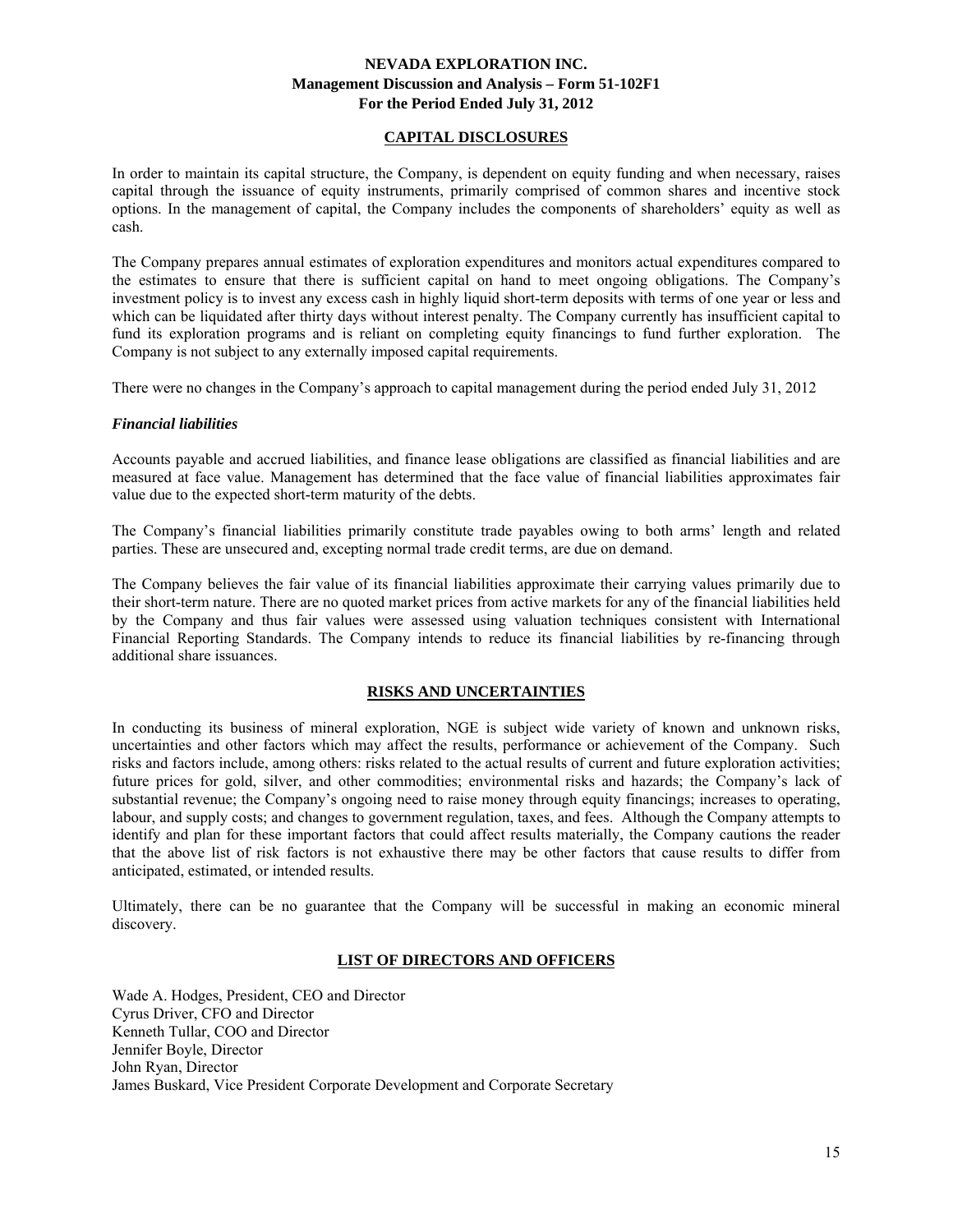## **GOING CONCERN OF OPERATIONS**

These consolidated financial statements have been prepared in accordance with International Financial Reporting Standards ("IFRS") on a going concern basis that presumes the realization of assets and discharge of liabilities in the normal course of business. There are material uncertainties related to adverse conditions and events that cast significant doubt on the Company's ability to continue as a going concern.

During the period ended July 31, 2012, the Company incurred a comprehensive loss of \$102,214 and as at that date, the Company had accumulated deficit of \$9,530,709, a working capital surplus of \$325,826 and negative cash flows from operations of \$233,804. These factors create material uncertainties that may cast significant doubt upon the Company's ability to continue as a going concern.

As is common with junior mining companies, the Company continues to seek capital through various means including the issuance of equity and/or debt to finance its on-going and planned exploration activities and to cover administrative costs.

In order to continue as a going concern and to meet its corporate objectives, the Company will require additional financing through debt or equity issuances or other available means. Although the Company has been successful in the past in obtaining financing, there is no assurance that it will be able to obtain adequate financing in the future or that such financing will be on terms advantageous to the Company.

Recovery of the carrying value of the mining claims and related deferred exploration expenditures are dependent upon the discovery of economically recoverable resources, the ability of the Company to develop necessary financing to continue exploration and development, the ability of the Company to secure and maintain title and beneficial interest in the properties, entering into agreements with others to explore and develop the properties and upon future profitable production or proceeds from disposition of such properties.

These consolidated financial statements do not include any adjustments to the amounts and classification of assets and liabilities that might be necessary should the Company be unable to continue operations. Such adjustments would be material.

## **CHANGES IN ACCOUNTING POLICIES**

## *New and amended standards adopted by the Company*

Effective May 1, 2012, the Company adopted amendments to IFRS 7, *Financial Instruments: Disclosures* that were issued by the IASB. The application of these amendments has not had any material impact on current and prior year disclosures but may affect disclosures for future transactions or arrangements.

## *New or revised standards and amendments to existing standards not yet effective*

Effective for accounting periods beginning on or after January 1, 2013 unless specified:

New standard IFRS 9, *Financial Instruments*, which covers the classification and measurement of financial assets as part of its project to replace IAS 39, "Financial Instruments: Recognition and Measurement." In October 2010, the requirements for classifying and measuring financial liabilities were added to IFRS 9. Under this guidance, entities have the option to recognize financial liabilities at fair value through earnings. If this option is elected, entitles would be required to reverse the portion of the fair value change due to own credit risk out of earnings and recognize the change in other comprehensive income. This standard is effective for accounting periods beginning on or after January 1, 2015

New standard IFRS 10, *Consolidated Financial Statements*, replaces the guidance on control and consolidation in IAS 27, *Consolidated and Separate Financial statements*, and SIC-12, *Consolidation – Special Purpose Entities*. IFRS 10 changes the definition of control under IFRS so that the same criteria are applied to all entities to determine control. IAS 27, *Separate Financial Statements* and IAS 28, *Investments in Associates and Joint Ventures* were revised and reissued to align with the new consolidation guidance.